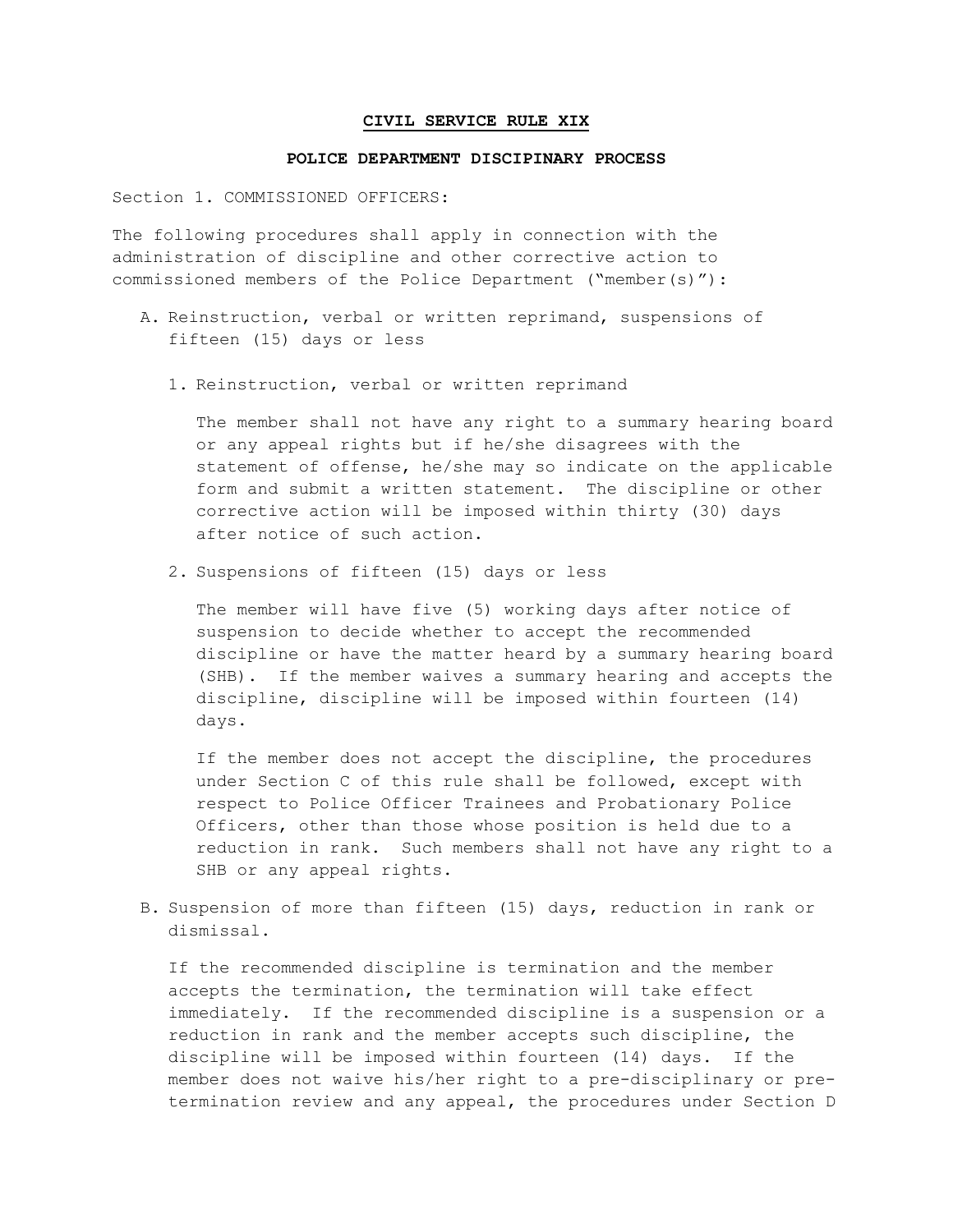of this Rule shall be followed. Neither this provision, nor the provisions of Section D shall apply to Police Officer Trainees or Probationary Police Officers, except those who hold such position due to a reduction in rank.

- C. Summary Hearing Board
	- 1. When the proposed discipline is a suspension of fifteen (15) days or less, unless accepted by the member, such discipline shall be determined by a SHB.
	- 2. A SHB panel is selected every six (6) months from a pool of volunteers at all ranks of Police Officer and above. One (1) commissioned member and an alternate from each rank shall be selected from the pool of volunteers to serve on the panel. Unless a current CBA provides otherwise, such members shall be selected by the Chief. Officers assigned to IAD or officers employed as commissioned officers less than three (3) years are not eligible to be selected for a SHB panel or hearing board.
	- 3. When a member requests a SHB, the SHB shall consist of: a command rank officer at the rank of Captain or above (who shall serve as Chairperson of the SHB); an officer of the same rank as the accused member, and; a member one (1) rank above that of the accused member. When a SHB must be assembled, the Chief or his designee shall notify the officer at the same rank as the accused and the command rank officer at the rank of Captain or above from SHB panel in writing that a summary hearing has been requested. These two (2) members of the SHB shall appoint the third member, who shall be an officer at the appropriate rank from the SHB panel.
	- 4. Neither the Deputy Chief, Bureau of Professional Standards, nor any other employee assigned to IAD, shall discuss the case with any member of the SHB outside the hearing or otherwise attempt to influence the SHB's decision. There shall be no intimidation or retaliation against any officer for serving on the SHB.
	- 5. Once the SHB members have been notified in writing that a Summary Hearing has been requested, a hearing will be held within twenty-one (21) calendar days, unless good cause is shown for postponing the hearing.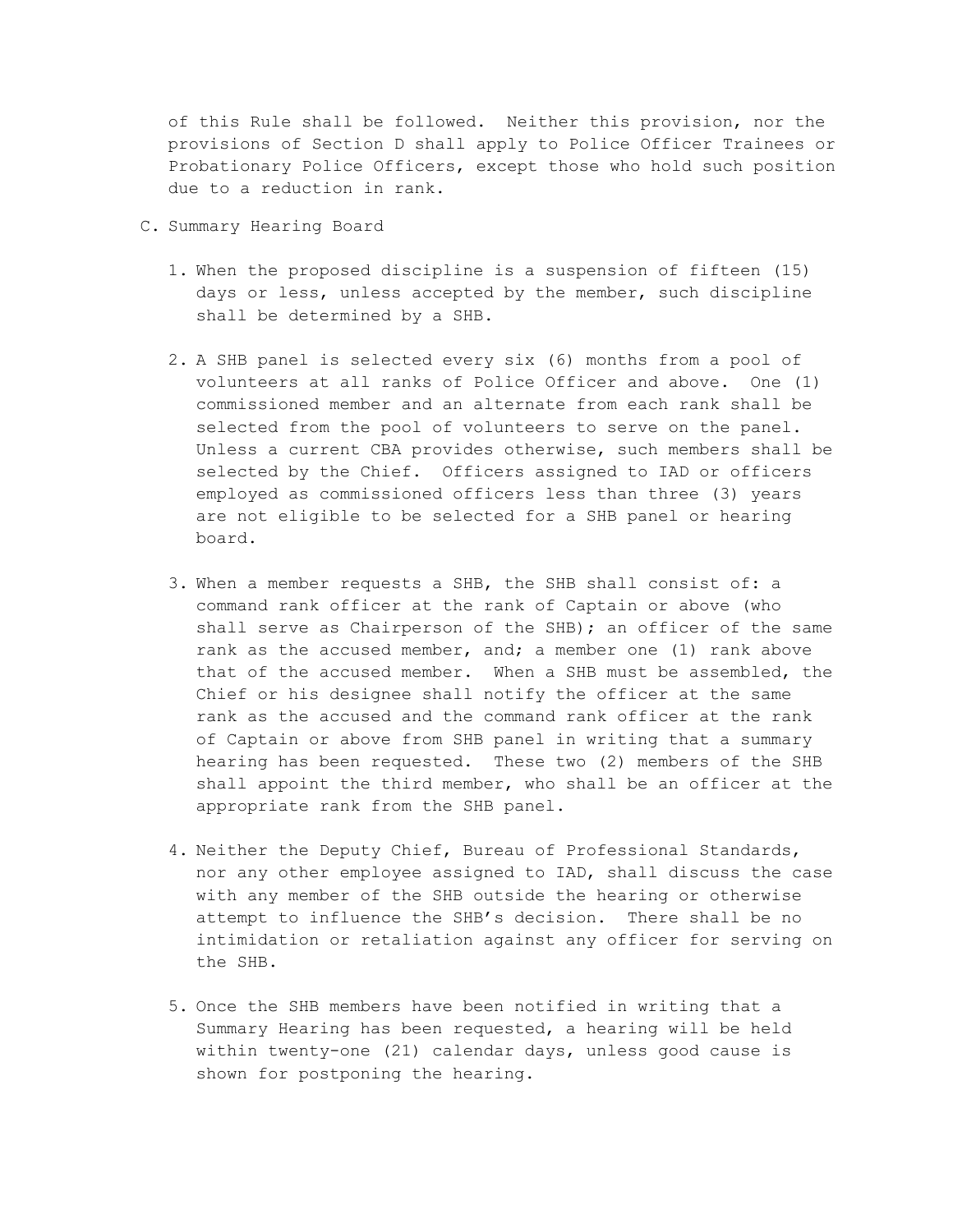- 6. The proceedings of the SHB will be informal and will be recorded.
- 7. The member requesting the hearing may be represented by counsel.
- 8. The SHB shall make its decision by majority vote and forward its decision, which shall be in writing to the Chief within seven (7) days following the conclusion of the summary hearing. Any discipline shall be imposed within fourteen (14) days following the Chief's receipt of the decision.
- 9. The decision of the SHB may be appealed by the member or Police Department to the Civil Service Commission, under existing Civil Service procedures.
- D. Pre-disciplinary and pre-termination reviews and appeal from disciplinary suspensions over fifteen (15) days, reductions in rank and dismissals.
	- 1. When the proposed discipline is a suspension over fifteen (15) days, a reduction in rank or dismissal and the member does not waive his/her right to a pre-disciplinary or pre-termination review, then such a review shall be conducted prior to the imposition of such discipline in accordance with Department of Personnel Administrative Regulation 117.
	- 2. If, after a pre-disciplinary or pre-termination review, the Chief determines that termination is warranted, such termination will take effect immediately. If the Chief determines that a suspension of more than fifteen (15) days or a reduction in rank is warranted, such discipline will be imposed within fourteen (14) days after such determination.
	- 3. If, after a pre-disciplinary or per-termination review, the Chief determines that a suspension of fifteen (15) days or less is warranted, the member will have five (5) working days after notice of suspension to decide whether to accept the recommended discipline or have the matter heard by a summary hearing board. If the member waives a summary hearing and accepts the discipline, discipline will be imposed within fourteen (14) days. If the member does not accept the discipline, the procedures under Section C of this rule shall be followed.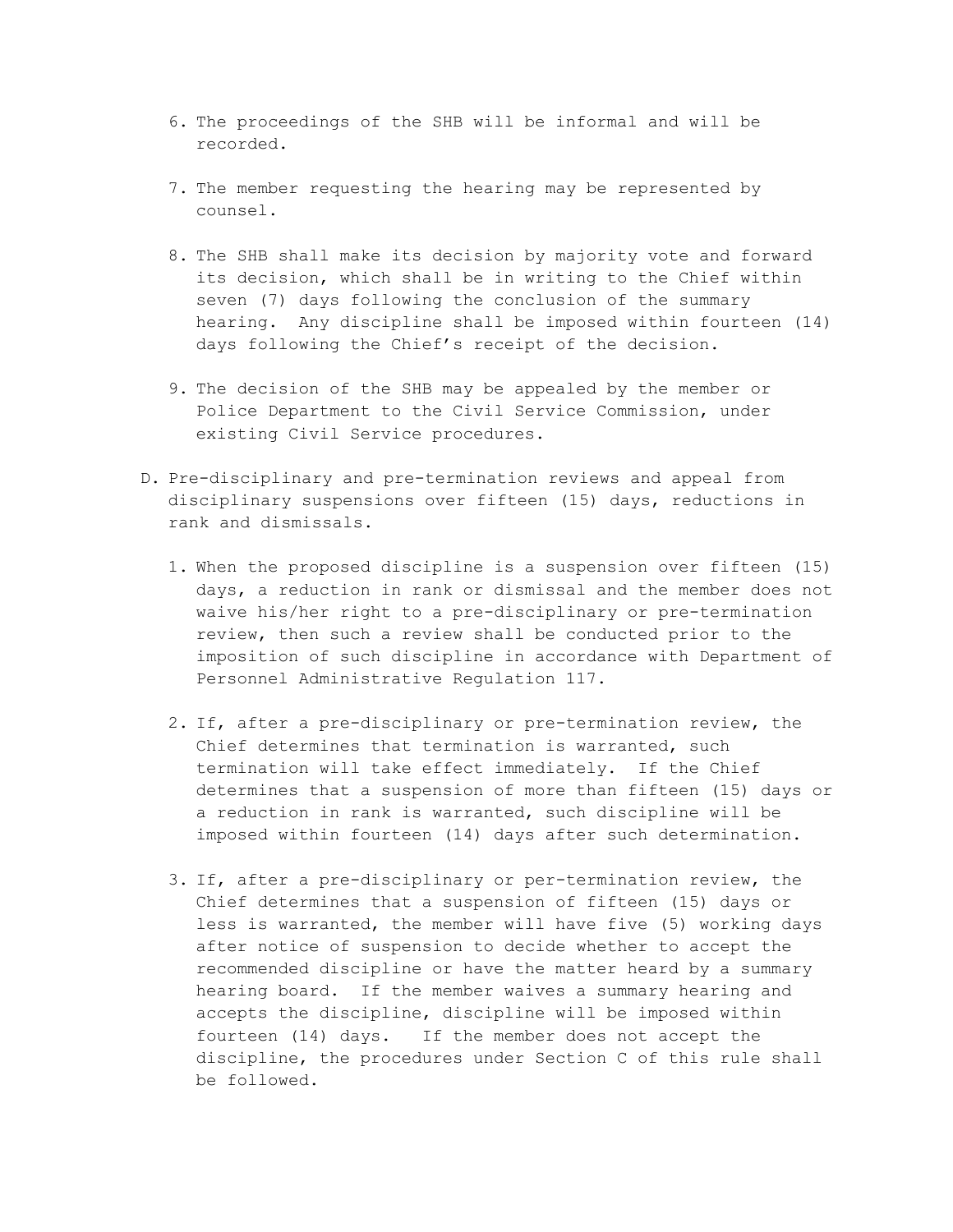- 4. If the member appeals from the imposition of a suspension over fifteen (15) days, a reduction in rank or dismissal, such appeal and a hearing on such appeal shall proceed and be conducted in accordance with the "Evidentiary Hearing Process" policy adopted by the Civil Service Commission, to the extent such policy is not inconsistent with Section 84.344.8 RSMo., except to the extent modified herein:
	- a. Section VII of said policy concerning reductions of back pay shall not apply if the case is continued at the written request of the officer and with the consent of the Chief until the conclusion of the criminal matter in trial court.
	- b. Notwithstanding the provisions set forth in Section VI of such policy, within ten (10) calendar days of the date of the accused member's signature indication that he/she intends to appeal the discipline imposed, the Department shall produce or, at the Department's option, make available to the accused member or his/her attorney the following items in the Internal Investigation File pertaining to the discipline imposed and the underlying charges and investigation of those charges.
		- 1. Any statements of the accused and witnesses (video, audio and written);
		- 2. Any tangible or physical evidence relating to the charges at issue, including but not limited to items such as surveillance videos or photos, 911 tapes, bank or credit card statements and phone and other records;
		- 3. Inter-office memoranda relating substantively to the investigation or charges, excluding any attorney-client communications;
		- 4. All investigative reports, including I-Leads reports, ICAD reports, INET reports and incident reports;
		- 5. ARTS form and any attachments;
		- 6. Investigation Information Sheet;